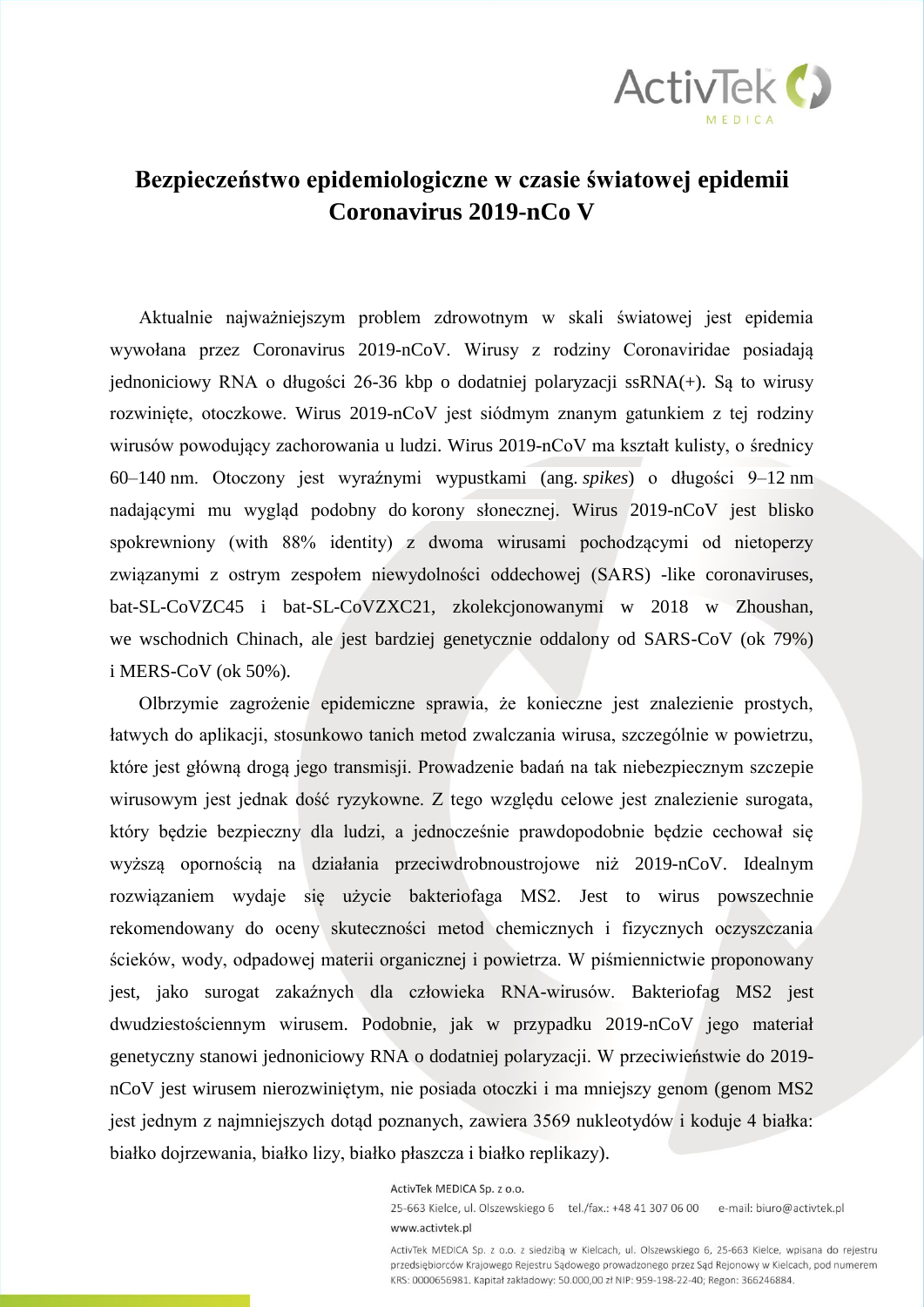

Cechy te wskazują, że powinien być on bardziej oporny na działania przeciwdrobnoustrojowe niż 2019-nCoV. O bezpieczeństwie użycia bakteriofaga MS2 świadczy fakt, że jest wykorzystywany do infekowania pałeczek *E. coli* i innych z rzędu *Enterobacterales*. MS2 wykazuje wysoki stopień homologii z bakteriofagami f2, Qβ, R17 i GA. Jego właściwości są szczególnie wykorzystywane w badaniach nad przenoszeniem leków i obrazowania komórek nowotworowych.

Firma ActivTek Polska dysponuje wynikami badań przeprowadzonych w laboratorium akredytowanym przez FDA (Amerykańska Agencja Żywności i Leków), które wykazały, że zastosowanie zaledwie od kilkunastu do 30 minut technologii promieniowej jonizacji katalitycznej (RCI) powoduje spadek liczby cząstek zakaźnych bakteriofaga MS2 w powietrzu o ponad 99,9%.

#### ActivTek MEDICA Sp. z o.o.

25-663 Kielce, ul. Olszewskiego 6 tel./fax.: +48 41 307 06 00 e-mail: biuro@activtek.pl

www.activtek.pl<br>ActivTek MEDICA Sp. z o.o. z siedzibą w Kielcach, ul. Olszewskiego 6, 25-663 Kielce, wpisana do rejestru przedsiębiorców Krajowego Rejestru Sądowego prowadzonego przez Sąd Rejonowy w Kielcach, pod numerem KRS: 0000656981. Kapitał zakładowy: 50.000,00 zł NIP: 959-198-22-40; Regon: 366246884.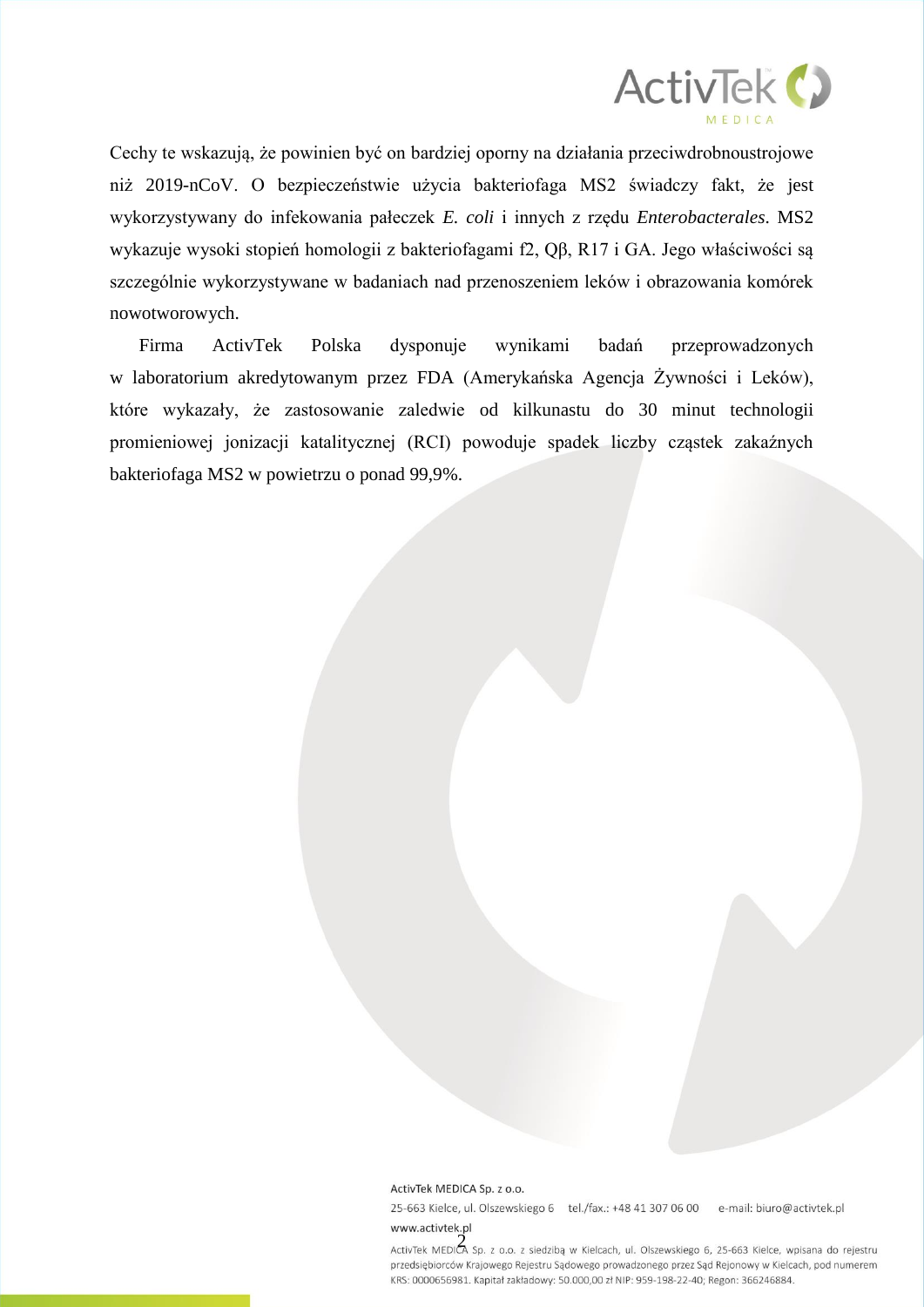### *The Healthy Living Experts*



JosephP.Urso Chainnan and Chief Executive Officer 14841 Dallas Parkway, Suite 500 Dallas,Texas 75254 Direct:214-378-400l [jurso@aerusonline.com](mailto:jurso@aerusonline.com)

January 31, 2020

Activtek Poland

We have been working with our colleagues in Poland, Activtek under the leadership of Mr. Marcin Malicki, and met last year in regard to reducing the transmission of infection and disease in hospitals. Of course, the world now faces a major risk with the Coronavirus.

The Coronavirus is an RNA virus and this virus is highly contagious in airbome form. In our work with the FDA here in the U.S. they required that we test ActivePure on the MS2 virus, which is an RNA virus. They chose MS2 because they said, "we know if it inactivates MS2, it will inactivate all other RNA viruses, as the cellular structure ofRNA viruses are all the same". Our test on the RNA virus at the FDA Compliant and Approved Laboratory (Aerosol Research and Engineering Laboratories) showed a 99.999% reduction in MS2 airbome contamination in just 15 minutes, which represents a 5 Log Reduction.

I have attached to this email the charts, summarizing the results on MS2 (as well as 5 other FDA specified pathogens).

Ifwe can reduce RNA viruses by 99.999% in 15 minutes in a laboratory, we should be able to achieve 60-80% reductions in a living environment when properly configured and installed.

Given the urgency of concem over the Coronavirus, at the request ofMr. Malicki, we thought it would be helpful to share thisinformation.

Thank you for your consideration. Best

Wishes,

Joseph P. Urso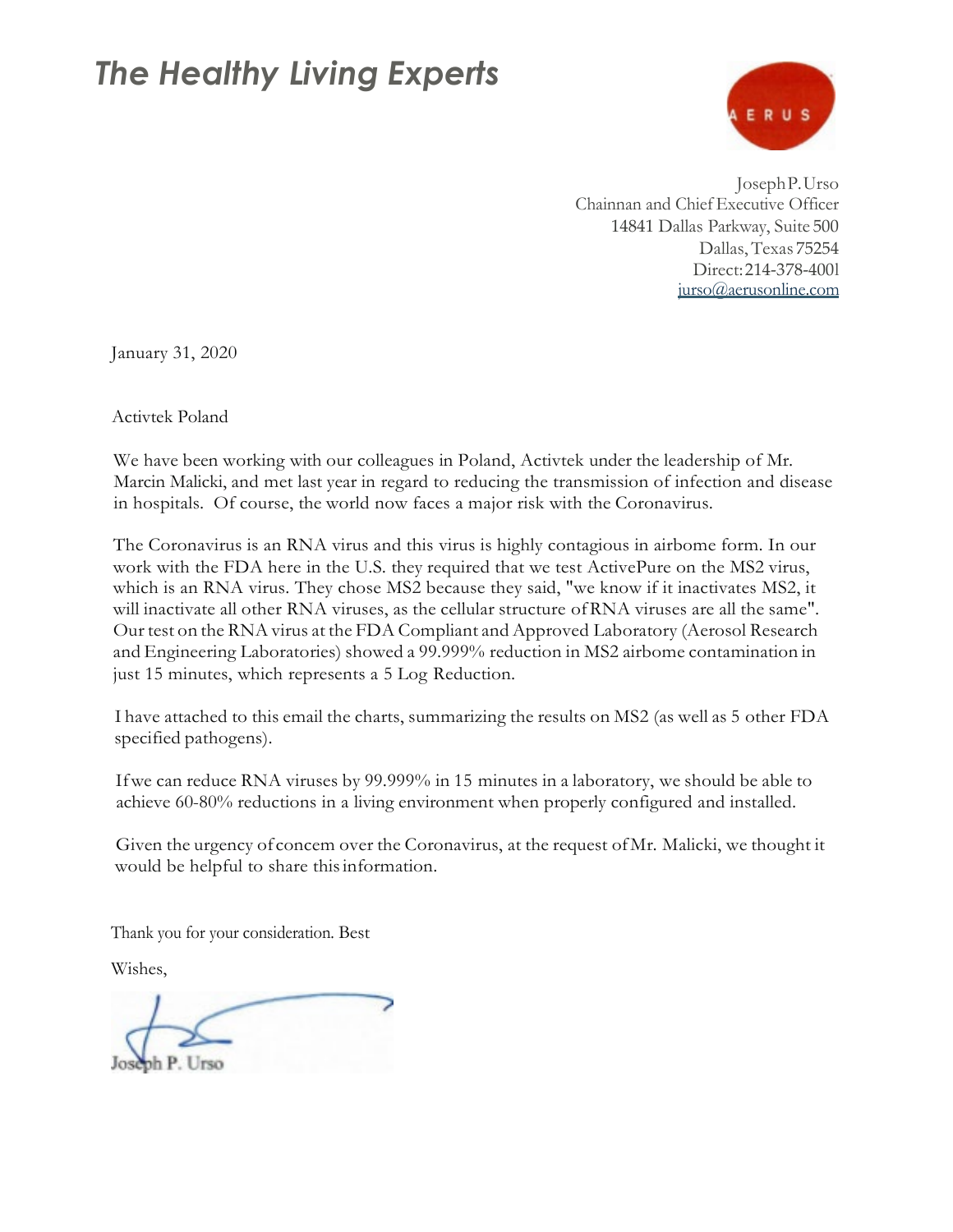Net Log Reduction Of MS2 Bacteriophage Virus Bioaerosol



*substantially reduce airborne and surface contaminants. Field results may vary based on environmental conditions. These results have not been certi*f*ed by the FDA.*

#### **Reduction of Airborne Contaminants MS2 bacteriophage RNA Virus**

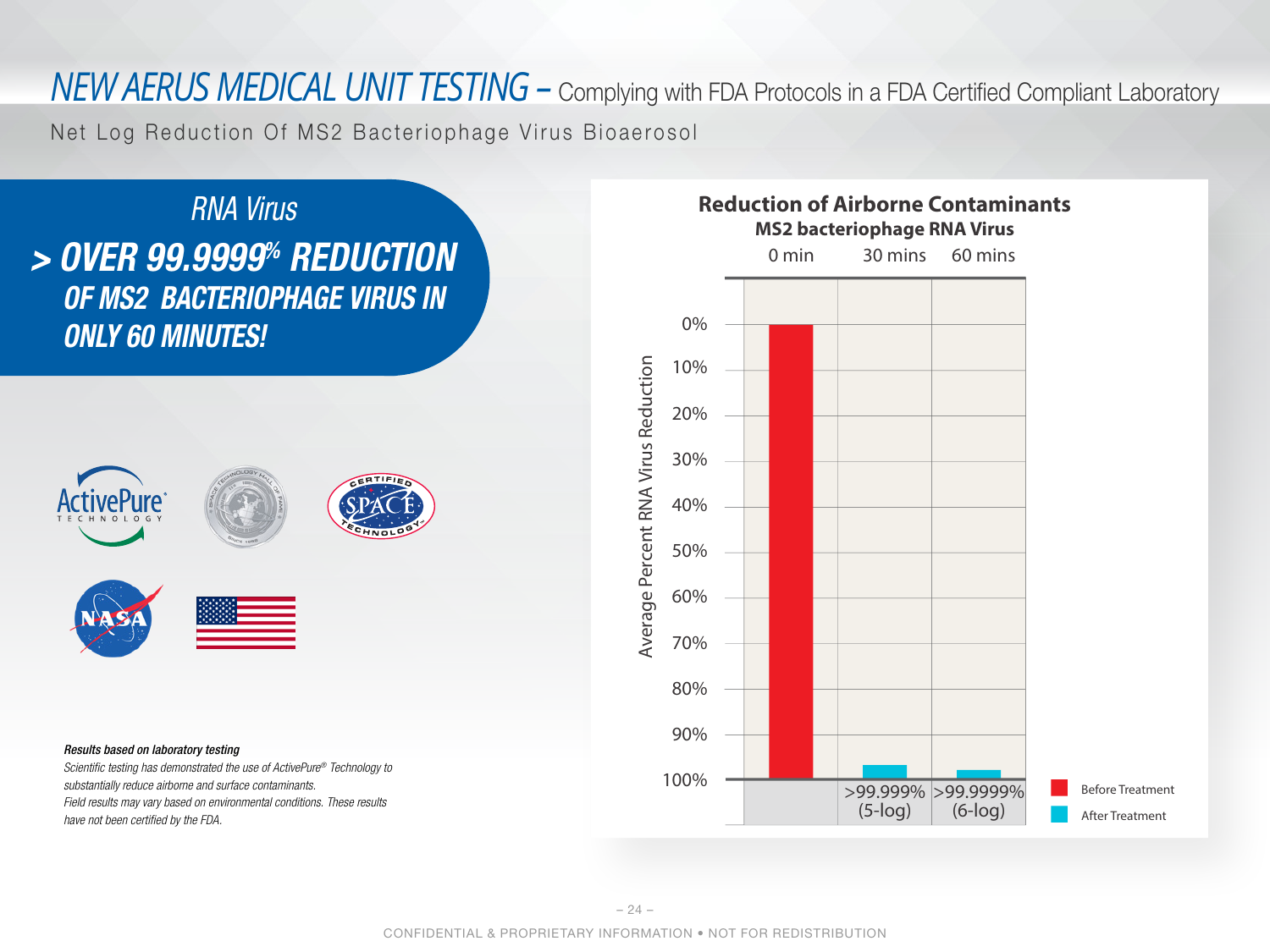Net Log Reduction Phi-X147 Of Bacteriophage Virus Bioaerosol



*Scienti*f*c testing has demonstrated the use of ActivePure® Technology to substantially reduce airborne and surface contaminants. Field results may vary based on environmental conditions. These results have not been certi*f*ed by the FDA.*

### **Reduction of Airborne Contaminants Phi-X147 bacteriophage DNA Virus**

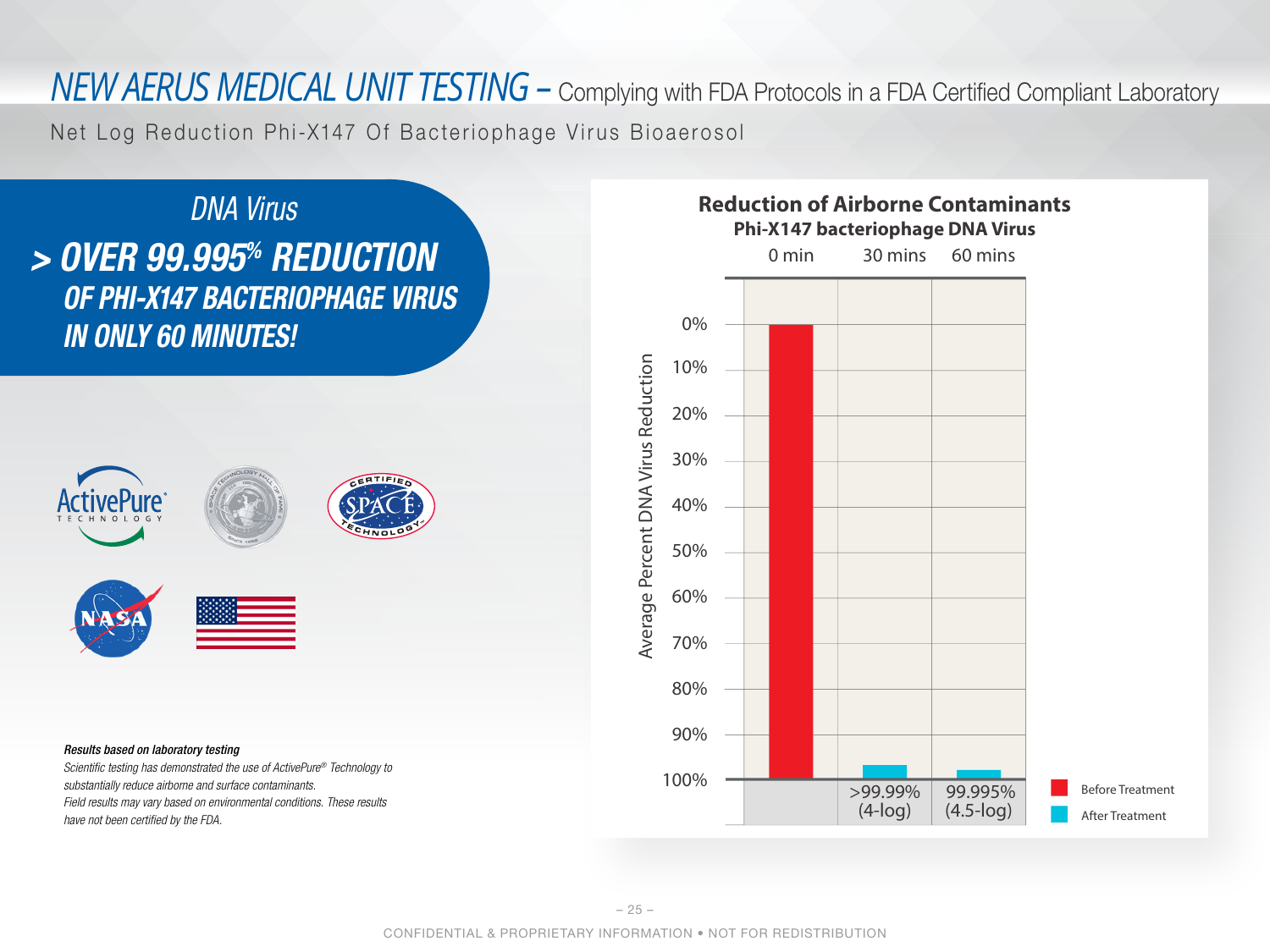Net Log Reduction Of Staphylococcus Epidermidis Bioaerosol

*> OVER 99.9999% REDUCTION OF STAPHYLOCOCCUS EPIDERMIDIS IN ONLY 60 MINUTES! Gram-positive Bacteria Results based on laboratory testing Scienti*f*c testing has demonstrated the use of ActivePure® Technology to* 

*substantially reduce airborne and surface contaminants. Field results may vary based on environmental conditions. These results have not been certi*f*ed by the FDA.*

### **Reduction of Airborne Contaminants Staphylococcus epidermidis – Gram-positive Bacteria**

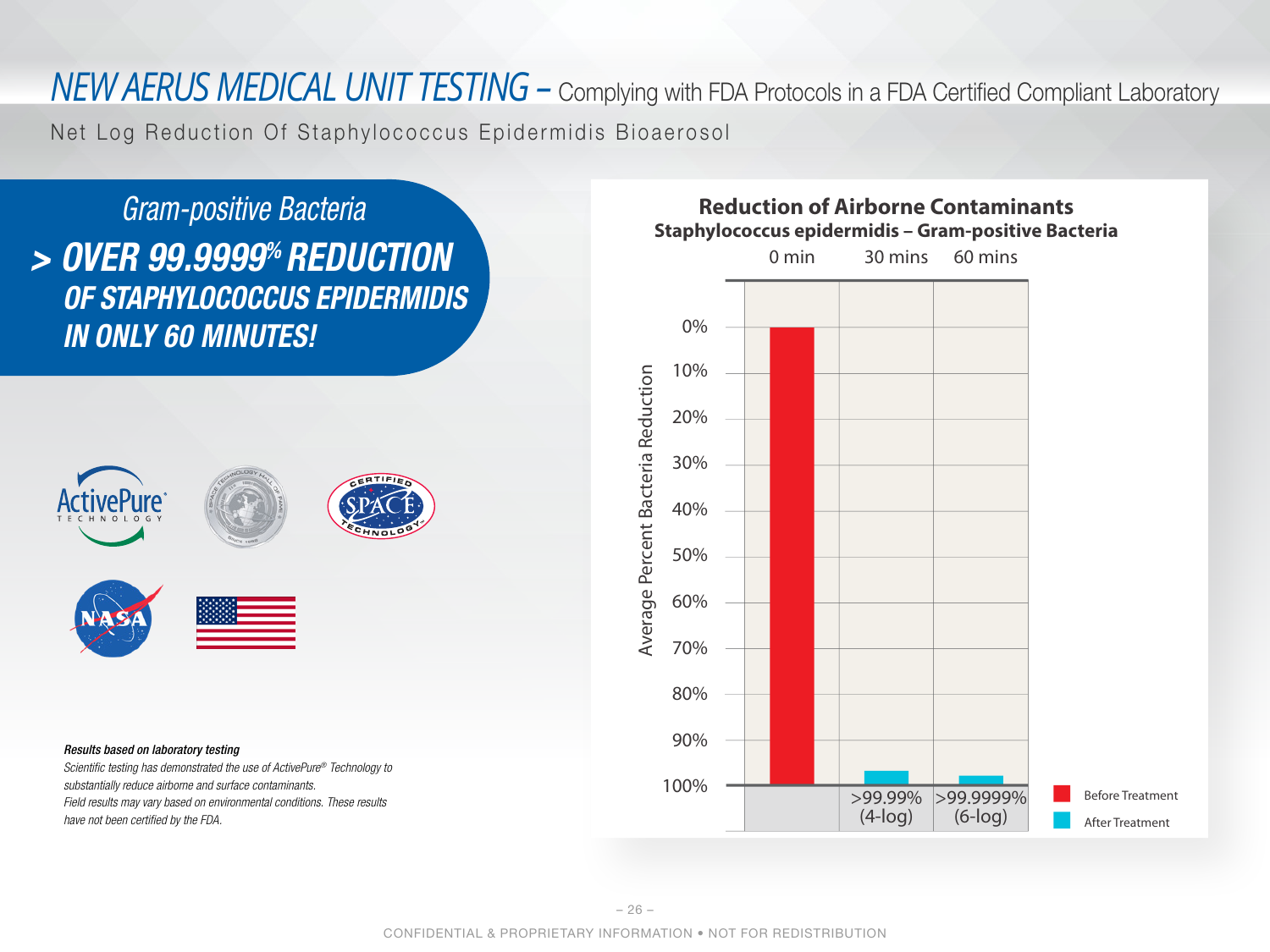Net Log Reduction Erwinia Herbicola Bioaerosol

*> OVER 99.999% REDUCTION OF ERWINIA HERBICOLA IN ONLY 60 MINUTES! Gram-negative Bacteria*



#### *Results based on laboratory testing*

*Scienti*f*c testing has demonstrated the use of ActivePure® Technology to substantially reduce airborne and surface contaminants. Field results may vary based on environmental conditions. These results have not been certi*f*ed by the FDA.*

#### **Reduction of Airborne Contaminants Erwinia herbicola – Gram-negative Bacteria**

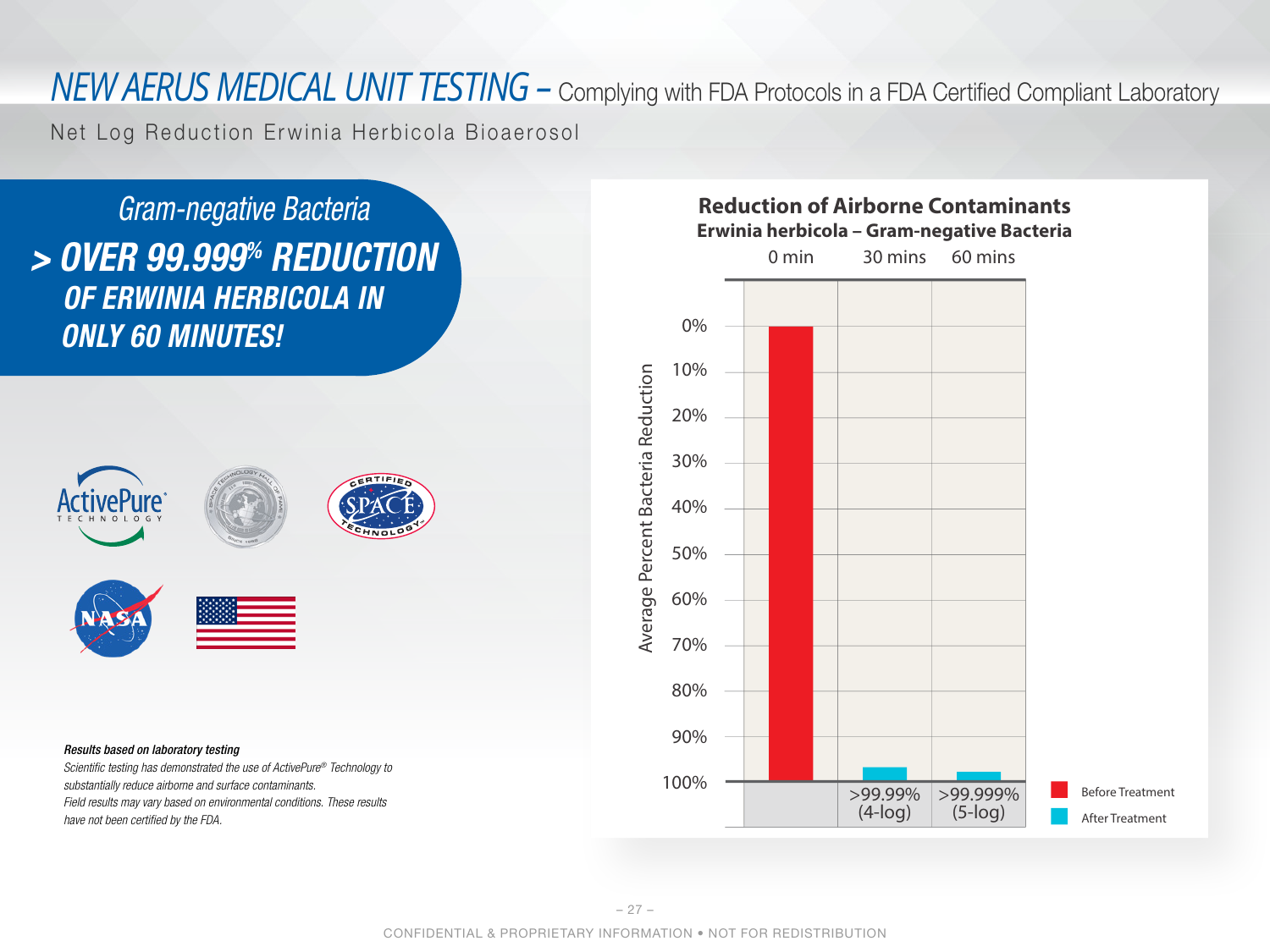Net Log Reduction Of Aspergillus Niger (fungal spores)



*Field results may vary based on environmental conditions. These results* 

*have not been certi*f*ed by the FDA.*

# **Reduction of Airborne Contaminants Aspergillus niger** 0 min 30 mins 60 mins